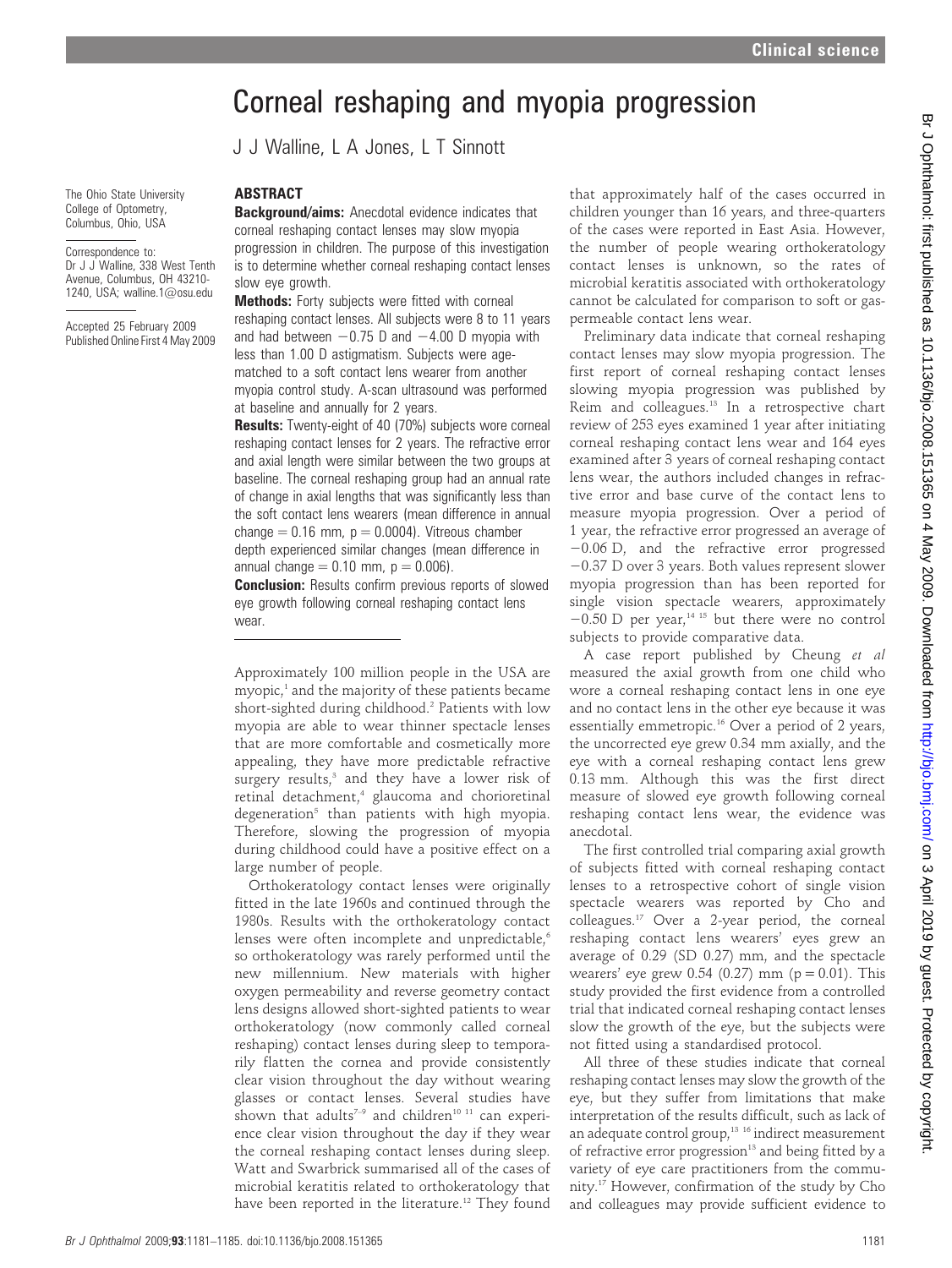warrant a randomised clinical trial to investigate the effect of corneal reshaping contact lens wear on myopia progression in children. We conducted the Corneal Reshaping and Yearly Observation of Nearsightedness (CRAYON) Pilot Study to investigate the effect of corneal reshaping contact lens wear on eye growth of 8- to 11-year-old myopic children over 2 years.

# MATERIALS AND METHODS

The CRAYON Pilot Study followed the tenets of the Declaration of Helsinki and was approved by The Ohio State University Biomedical Institutional Review Board. All parents provided informed consent, and child assent was attained from all subjects.

All subjects were 8 to 11 years old at the baseline visit. They had between  $-0.75$  D and  $-4.00$  D spherical component myopia and less than  $-1.00$  D astigmatism by cycloplegic autorefraction. Cycloplegia was achieved by administering one drop of 0.5% proparacaine, followed by two drops of 1% tropicamide administered 5 min apart. All subjects had 20/20 or better visual acuity in each eye and good ocular and systemic health. They had not previously worn gas-permeable contact lenses, they were not taking medications that might affect contact lens wear, they were not participating in other eye or vision studies, and they had no previous eye surgeries.

Eligible subjects were matched by age category (8 or 9 years vs 10 or 11 years) to a historical control subject who was randomly assigned to wear soft contact lenses during the Contact Lens and Myopia Progression (CLAMP) Study.18 After participating in a run-in period of gas-permeable contact lens wear for an average of 2 months, CLAMP Study subjects were randomly assigned to wear gas-permeable or soft contact lenses for the remainder of the study. This randomisation visit was considered the basis for determining the timing of all subsequent visits and served as the baseline for measuring changes during the CLAMP Study. Only subjects randomly assigned to wear soft contact lenses were matched to a corneal reshaping contact lens wearer.

The primary outcome of the CRAYON Pilot Study was the difference in the 2-year change in axial length, measured by ascan ultrasound, between corneal reshaping and soft contact lens wearers. Secondary outcomes included comparisons of anterior chamber depth, lens thickness and vitreous chamber depth between corneal reshaping and soft contact lens wearers. Refractive error and corneal curvature are temporarily altered by orthokeratology, so they are not compared in this investigation.

# A-scan ultrasound

The IOLMaster was not available at the beginning of the CLAMP Study, so no baseline measurements were available for comparison with the IOLMaster. Therefore, A-scan ultrasound

measurements were performed and edited until five readings with high, equal lens peaks and a distinct, anterior scleral peak were recorded using identical protocols. The measurements were performed while the subject viewed a distant target under cycloplegia using one drop of 0.5% proparacaine, followed by two drops of 1% tropicamide administered 5 min apart. The examiner lightly touched the cornea with a hand-held probe until a reading was automatically recorded in the automatic mode. The vitreous chamber depth was calculated by subtracting the anterior chamber depth and the lens thickness from the axial length. The baseline measurements were performed at the initial visit for the CRAYON Pilot Study subjects and at the randomisation visit for the CLAMP Study subjects.

# Contact lenses

Corneal reshaping contact lens wearers were fitted with Corneal Refractive Therapy (Paragon Vision Sciences, Mesa, Arizona) contact lenses, using HDS-100 materials, according to the manufacturer's directions. In summary, the spherical component of the manifest refraction and the flat keratometry meridian were used to determine the initial trial lens, which was placed on the eye and evaluated for a proper fit. Subjects were also provided with Unique-pH Multi-Purpose Solution (Alcon, Ft Worth, Texas) and their contact lenses were occasionally cleaned in-office with Progent (Menicon USA, San Mateo, California). Subjects fitted with soft contact lenses wore Focus 2-week disposable contact lenses, and they were given SOLO Care multi-purpose solutions (CIBA Vision Care, Duluth, Georgia). All subjects received free contact lenses, solutions and eye care throughout both studies.

# **Statistics**

The analyses include only the 28 subjects who completed the entire study and the control subjects to which they were initially matched. Repeated measures over time were collected. For the analysis, data were treated as eyes nested within subjects nested within pairs. A subject with no missing data could have six measures of each outcome, one from each eye in each year. We used multilevel modelling, a generalisation of multiple regression that handles clustered observations, to model each outcome.

For each outcome, a linear growth model was fitted. The model used random effects for pair, subject within pair, and eye within subject which adjusted the mean growth curve intercept and the mean growth curve slope. The effects of treatment, visit and their interaction were then evaluated for each of the ocular components of interest. All analyses were conducted using Statistical Analysis Software (SAS) version 9.1 (SAS Institute, Cary, North Carolina).

**Table 1** Baseline demographic and ocular characteristics of subjects who completed ( $n = 28$ ) and subjects who did not complete ( $n = 12$ ) the Corneal Reshaping and Yearly Observation of Nearsightedness Pilot Study

| <b>Variable</b>                      | <b>Completed</b> | Not completed | p Value |  |  |
|--------------------------------------|------------------|---------------|---------|--|--|
| Age (years)                          | 10.5(1.1)        | 10.2(1.0)     | 0.44    |  |  |
| Female (%)                           | 46.4             | 58.3          | 0.49    |  |  |
| White (%)                            | 85.7             | 75.0          | 0.41    |  |  |
| Axial dimensions of average eye (mm) |                  |               |         |  |  |
| Anterior chamber depth               | 3.84(0.21)       | 3.89(0.29)    | 0.57    |  |  |
| Lens thickness                       | 3.35(0.13)       | 3.42(0.17)    | 0.13    |  |  |
| Vitreous chamber depth               | 17.11(0.77)      | 16.58 (0.83)  | 0.06    |  |  |
| Axial length                         | 24.30 (0.73)     | 23.83 (0.85)  | 0.09    |  |  |

Variables are mean (SD) unless otherwise indicated.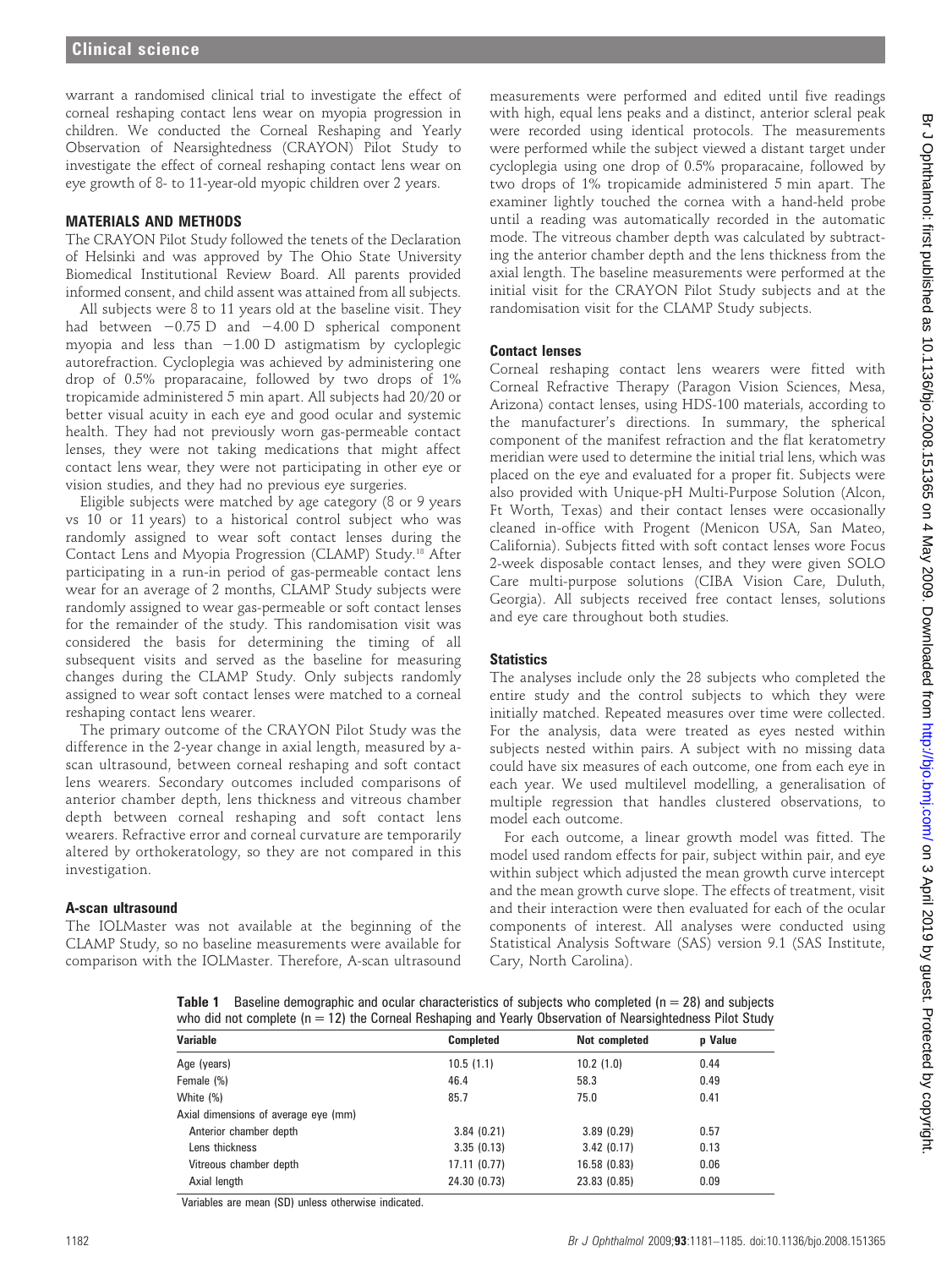| Table 2 Baseline demographic and ocular characteristics of corneal reshaping and soft contact lenses |
|------------------------------------------------------------------------------------------------------|
| wearers participating in the Corneal Reshaping and Yearly Observation of Nearsightedness Pilot Study |

| Variable                             | <b>Corneal reshaping</b> | <b>Soft</b>  | p Value |  |
|--------------------------------------|--------------------------|--------------|---------|--|
| Age (years)                          | 10.5(1.1)                | 10.5(1.0)    | 0.93    |  |
| Female (%)                           | 46.4                     | 39.3         | 0.59    |  |
| White (%)                            | 85.7                     | 89.3         | 1.0     |  |
| Axial dimensions of average eye (mm) |                          |              |         |  |
| Anterior chamber depth               | 3.84(0.21)               | 3.81(0.30)   | 0.74    |  |
| Lens thickness                       | 3.35(0.13)               | 3.38(0.16)   | 0.47    |  |
| Vitreous chamber depth               | 17.11(0.77)              | 17.02 (0.65) | 0.61    |  |
| Axial length                         | 24.30 (0.73)             | 24.20 (0.63) | 0.63    |  |

Variables are mean (SD) unless otherwise indicated.

#### RESULTS

Forty subjects were enrolled in the CRAYON Study between 30 September 2004 and 2 March 2005. Twenty-eight of the 40 (70%) completed the 2-year study. Subjects dropped out of the study before attending the 1-day  $(n = 4)$ , 10-day  $(n = 4)$ , 6month  $(n = 2)$ , 1-year  $(n = 1)$  and 2-year  $(n = 1)$  visits. None of the drop-outs were due to complications; the vast majority was due to lack of interest in contact lens wear after the initial experience. The baseline demographic and ocular characteristics are similar between the subjects who completed the study and the subjects who did not complete the study (table 1), and also between the corneal reshaping who remained in the study for 2 years and the age-matched soft contact lens wearers (table 2).

Table 3 shows the mean (SD) ocular components for each treatment group, and table 4 shows the differences between the groups at each visit. The eyes of both treatment groups grew (both  $p = 0.0001$ ); however, the annual rate of change in axial length was on average  $0.16$  mm per year less ( $p = 0.0004$ ) for corneal reshaping contact lens wearers than soft contact lens wearers (fig 1).

Vitreous chamber depth change was similar to that of axial length. There was a statistically significant positive rate of change in vitreous chamber depth in both groups  $(p<0.0001)$ . Vitreous chamber depth grew 0.10 mm per year faster for soft contact lens wearers than corneal reshaping contact lens wearers (treatment xvisit interaction  $p = 0.006$ ).

The annual rate of change in anterior chamber depth of corneal reshaping contact lens wearers was not statistically significant (mean change =  $-0.01$  mm, p = 0.63), but the rate of change in anterior chamber depth of soft contact lens wearers was statistically significant (mean change = 0.05 mm,  $p = 0.0005$ ). On average, the anterior chamber depth of the soft contact lens wearers increased 0.06 mm per year more than the anterior chamber depth of the corneal reshaping contact lens wearers (treatment  $\times$ visit interaction p = 0.004).

Lens thickness did not exhibit any statistically significant annual change for either group  $(p>0.43)$ ; nor was there a

statistically significant difference in rate of change between the treatment groups  $(p = 0.47)$ .

## **DISCUSSION**

Corneal reshaping contact lenses provide short-sighted patients with clear vision without requiring vision correction to be worn during the day.<sup>7-11</sup> Results of this study confirm results from prior investigations that indicated that corneal reshaping contact lenses also slow the progression of myopia in children.13 16 17 How these contact lenses may control myopic eye growth is still debatable.

Recent animal studies indicate that the peripheral retina is more responsible for regulation of eye growth than previously thought.19 20 In infant monkeys, form deprivation limited to the peripheral retina produced myopic eye growth, and all monkeys recovered from the induced refractive error, regardless of whether their fovea was ablated with an argon laser.<sup>20</sup> Furthermore, ablation of the fovea at an early age did not prevent emmetropisation typically experienced by infant monkeys; nor did it prevent refractive error development induced by form deprivation.<sup>19</sup>

In humans, myopic eyes experience relative hyperopia in the periphery that hyperopic and emmetropic eyes do not, $21$  and children who become myopic have more relative hyperopic peripheral blur than emmetropic children 2 years before the onset of myopia.22 Patients with peripheral hyperopic defocus are also more likely to develop myopia.<sup>23</sup> Therefore, peripheral hyperopia may act as a signal for increased eye growth.

The focus of light posterior to the peripheral retina may act as a signal for continued myopic eye growth. The current theory of myopia control with corneal reshaping contact lens wear is that the oblate shape of the cornea and the ''knee'' where the oblate portion of the cornea returns to its original curvature cause peripheral light rays to focus anterior to the peripheral retina. This results in an image shell that provides focused light centrally at the fovea, while the peripheral retina experiences myopic defocus that results in slowed axial growth. There is still

Table 3 Mean (SD) axial dimensions for corneal reshaping and soft contact lens wearers at each visit

| <b>Outcome</b>              | <b>Treatment</b>  | <b>Baseline</b> | Year 1       | Year <sub>2</sub> |
|-----------------------------|-------------------|-----------------|--------------|-------------------|
| Anterior chamber depth (mm) | Corneal reshaping | 3.84(0.21)      | 3.86(0.22)   | 3.83(0.22)        |
|                             | Soft              | 3.81(0.30)      | 3.91(0.24)   | 3.91(0.27)        |
| Lens thickness (mm)         | Corneal reshaping | 3.35(0.13)      | 3.35(0.11)   | 3.34(0.12)        |
|                             | Soft              | 3.38(0.16)      | 3.37(0.18)   | 3.39(0.18)        |
| Vitreous chamber depth (mm) | Corneal reshaping | 17.11(0.77)     | 17.24 (0.74) | 17.37 (0.79)      |
|                             | Soft              | 17.02(0.65)     | 17.26 (0.72) | 17.48 (0.78)      |
| Axial length (mm)           | Corneal reshaping | 24.30 (0.73)    | 24.45 (0.70) | 24.55 (0.72)      |
|                             | Soft              | 24.20 (0.69)    | 24.50 (0.69) | 24.77 (0.80)      |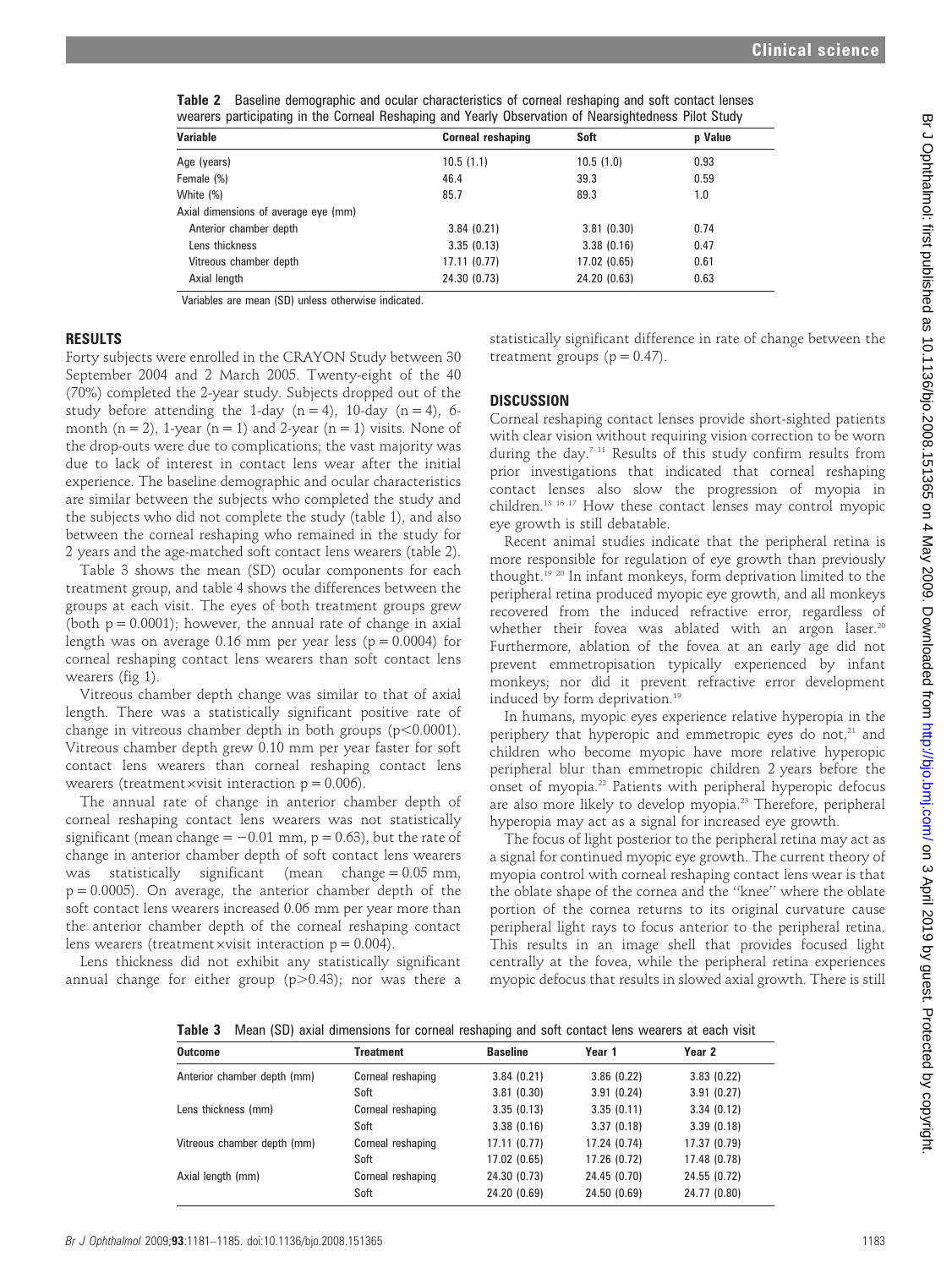Table 4 Mean (SD) adjusted differences (soft-corneal reshaping) in axial ocular dimensions at each visit

| <b>Outcome</b>                                    | <b>Baseline</b> | Year 1        | Year <sub>2</sub> |
|---------------------------------------------------|-----------------|---------------|-------------------|
| Anterior chamber depth $\text{(mm)} -0.03$ (0.37) |                 | $+0.05(0.35)$ | $+0.08$ (0.38)    |
| Lens thickness (mm)                               | $+0.03(0.21)$   | $+0.02(0.20)$ | $+0.04(0.22)$     |
| Vitreous chamber depth (mm)                       | $-0.09(1.02)$   | $-0.01(1.09)$ | $+0.11(1.11)$     |
| Axial length (mm)                                 | $-0.10(1.05)$   | $+0.05(1.06)$ | $+0.22$ (1.12)    |

Positive numbers indicate that soft contact lens wearers have longer dimensions.

much to learn about the role of the peripheral optical profile in regulation of eye growth, but peripheral myopic defocus currently is the leading theory to explain the potential myopia control effect of corneal reshaping contact lenses.

The results of our study indicate that eye growth is slowed by 55%, which is similar to the 46% slowed axial elongation reported by Cho and colleagues.17 Corneal reshaping contact lenses provide clear vision by flattening the cornea, which in theory would shorten the axial length of the eye and could explain the observed treatment effect. In fact, our study found that the anterior chamber depth increased significantly more for soft contact lens wearers than corneal reshaping contact lens wearers. However, when our study and the study by Cho and colleagues eliminated the effects of the anterior chamber by measuring the growth of only the vitreous chamber depth, a significant treatment effect was still present.<sup>17</sup> This indicates that some signal must act to slow the myopic eye growth.

#### Limitations of the current study

Nearly one-third of the subjects withdrew from the study prior to the conclusion. If poor adaptation to corneal reshaping contact lens wear was related to the treatment response (perhaps flatter corneas make it more difficult to adapt and decrease the treatment response), the results would appear to show significant myopia control when in reality the results were skewed because the treatment effects were only measured for the subjects who benefitted most. However, there were no significant differences in baseline demographic or biometric measures between the subjects who were lost to follow-up and those who remained in the study, decreasing the risk of bias.

The examiners were not masked to the treatment group of the subjects because only the corneal reshaping contact lens wearers were actively enrolled in the study. The control subjects were matched to the corneal reshaping subjects following participation in a different study. Although the examiners were not masked by treatment group, it is unlikely that their knowledge could have influenced the outcome dramatically. The same procedures were used for both studies, and the outcome was change over time. In order to affect the outcome, a difference in procedures would have had to taken place after the baseline visit, but the same procedures were used throughout the study.

Some believe that use of soft contact lens wearers as the control group may artificially inflate the treatment effect experienced by corneal reshaping contact lens wearers due to ''myopic creep'' that has been reported following initiation of soft contact lens wear. However, studies of adolescents with at least 1 year of follow-up have shown that soft contact lens wear does not increase myopia progression.24 25 Soft contact lenses do not increase myopia progression or eye growth compared with spectacles, so soft contact lens wearers are an appropriate control group.

#### Conclusion

Despite the fact that several studies have investigated myopia control over the past few years, an effective treatment with few



Figure 1 Mean (SD) axial length (mm) during each year of the study.

side effects is still to be discovered. Corneal reshaping contact lens wear holds promise for myopia control. It has now been shown by two separate controlled trials to slow the axial growth of the eye. However, further investigations must apply the gold standard study design, a randomised clinical trial, to definitively determine whether or not corneal reshaping contact lenses slow the growth of the eye. Investigations must also attempt to determine the mechanism of the treatment effect and why the treatment effect may continue beyond the first year.

Acknowledgements: Supported by materials from Paragon Vision Sciences, CIBA Vision Corporation, Alcon Laboratories, and Menicon.

Competing interests: None.

**Ethics approval:** Ethics approval was provided by The Ohio State University Biomedical Institutional Review Board.

Patient consent: Obtained from the parents.

Provenance and peer review: Not commissioned; externally peer reviewed.

#### **REFERENCES**

- Vitale S, Ellwein L, Cotch MF, et al. Prevalence of refractive error in the United States, 1999–2004. Arch Ophthalmol 2008;126:1111–19.
- 2. Sperduto RD, Seigel D, Roberts J, et al. Prevalence of myopia in the United States. Arch Ophthalmol 1983;101:405-7.
- 3. **O'Brart DP**, Corbett MC, Lohmann CP, et al. The effects of ablation diameter on the outcome of excimer laser photorefractive keratectomy. A prospective, randomized, double-blind study. Arch Ophthalmol 1995;113:438-43.
- 4. The Eye Disease Case-Control Study Group. Risk factors for idiopathic rhegmatogenous retinal detachment. Am J Epidemiol 1993;137:749–57.
- 5. Karlin DB, Curtin BJ. Peripheral chorioretinal lesions and axial length of the myopic eye. Am J Ophthalmol 1976;81:625-35.
- 6. Polse KA, Brand RJ, Schwalbe JS, et al. The Berkeley Orthokeratology Study, Part II: Efficacy and duration. Am J Optom Physiol Opt 1983;60:187-98.
- 7. Nichols JJ, Marsich MM, Nguyen M, et al. Overnight orthokeratology. Optom Vis Sci 2000;77:252-9.
- 8. Rah MJ, Jackson JM, Jones LA, et al. Overnight orthokeratology: preliminary results of the Lenses and Overnight Orthokeratology (LOOK) study. Optom Vis Sci 2002;79:598–605.
- 9. **Mountford J.** An analysis of the changes in corneal shape and refractive error induced by accelerated orthokeratology. Int Contact Lens Clinic 1997;24:128–43.
- 10. Walline JJ, Rah MJ, Jones LA. The Children's Overnight Orthokeratology Investigation (COOKI) pilot study. Optom Vis Sci 2004;81:407–13.
- 11. Lu F, Jiang J, Qu J, et al. Clinical study of orthokeratology in young myopic adolescents. Int Contact Lens Clin 1999;26:113–16.
- 12. Watt KG, Boneham GC, Swarbrick HA. Microbial keratitis in orthokeratology: the Australian experience. Clin Exp Optom 2007;90:182-7.
- 13. Reim TR, Lund M, Wu R. Orthokeratology and adolescent myopia control. Contact Lens Spectrum 2003;18:40–2.